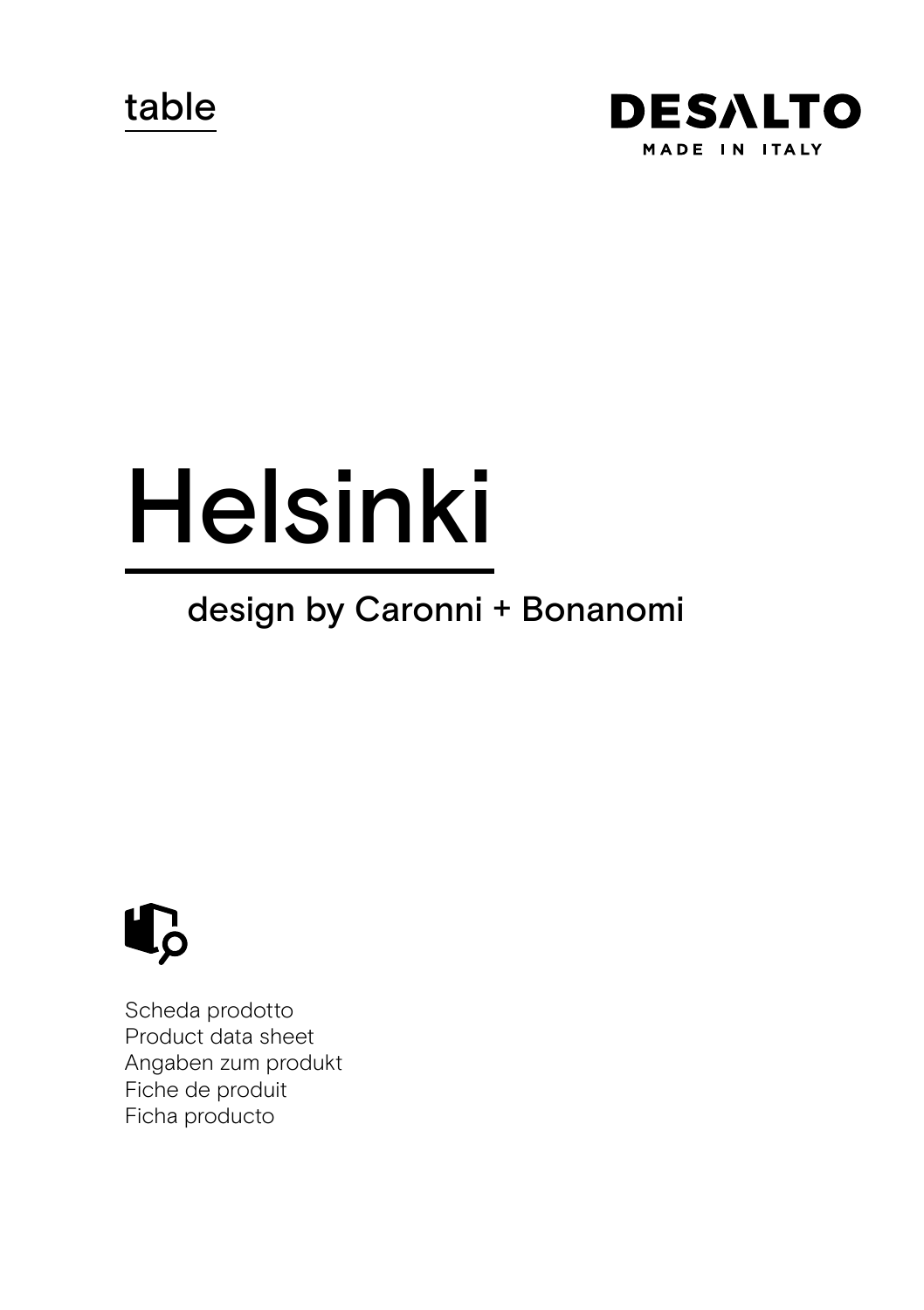#### Italiano

#### Materiali

Struttura > tubo d'acciaio di precisione trafilato a freddo e giunti in pressofusione di zama. Finitura galvanica o verniciata. Piani > cristallo temperato; fenix ntm®: innovativo laminato stratificato ad alta pressione impiallacciato su pannello di mdf e bordato a laser. Laminato stratificato: ottenuto dalla stratificazione di carte cellulosiche impregnate in resine termoindurenti. Ceramica: gres porcellanato, inattaccabile da agenti chimici e macchianti, inassorbente ad acqua, detergenti e acidi. Estrema durezza della superficie, inalterabilità delle caratteristiche cromatiche, non emette sostanze tossiche, indeformabile se riscaldato da fiamme. Il piano può presentare alcune piccole impurità dovute ai procedimenti produttivi, da considerarsi pertanto caratteristiche peculiari e di garanzia di autenticità del materiale. Accessori > lamiera d'acciaio verniciata. Barre di sostegno in acciaio cromato.

#### Manutenzione

Struttura > usare un panno in microfibra e acqua tiepida. Una pulizia intensa si ottiene con acqua e sapone, o detergenti neutri diluiti in acqua. Importante asciugare subito. Piani > cristallo e ceramica: usare un panno in microfibra con acqua demineralizzata. Laminato fenix e laminato stratificato: usare un panno in microfibra e acqua tiepida (una pulizia intensa si ottiene con prodotti per la pulizia dei vetri). Per tutte le superfici evitare assolutamente l'uso di alcol o di detersivi contenenti solventi in generale. Piani legno: usare un panno morbido inumidito con acqua o detergenti neutri diluiti in acqua, importante risciacuare e asciugare subito.

Evitare di intervenire per la manutenzione sui componenti meccanici. In caso di problemi rivolgersi al rivenditore.

#### Avvertenze

Evitare i seguenti usi impropri: non sedersi e non salire in piedi sui tavoli e sui tavolini; non sedersi e non salire in piedi sui carrelli; non utilizzare i ripiani come scaletta, non appoggiare sui piani oggetti che possano graffiare la superficie o molto caldi (pentole, teiere, etc.) Non caricare i piani con pesi superiori ai limiti consigliati. Desalto spa declina ogni responsabilità per danni causati a cose o a persone derivanti da un uso non corretto del prodotto. La garanzia non comprende alcun tipo di assistenza o riparazione del pro-dotto o a parti di esso danneggiate in seguito a un uso non corretto del prodotto stesso.

# **Ecologia**

Tutti i processi produttivi sono eseguiti nel rispetto delle vigenti normative ambientali e tutelano la salute del personale addetto. I materiali utilizzati sono per la quasi totalità riciclabili.

#### Outdoor

Qualora il prodotto in possesso, sia stato acquistato in versione outdoor, rispettare le seguenti indicazioni:

Qualsiasi materiale idoneo all'utilizzo in outdoor, anche se debitamente trattato, subisce nel tempo delle alterazioni di carattere cromatico, superficiale e molecolare, a causa dell'azione degli agenti atmosferici quali caldo, freddo e relativi sbalzi di temperatura, pioggia, sole, vento. Il grado di alterazione varia a seconda delle condizioni di esposizione e dell'area geografica: un esempio è l'ambiente ad alta concentrazione salina o umido, oppure la presenza di cloro in prossimità di piscine. E' sempre determinante una corretta manutenzione fatta di lavaggi con acqua demineralizzata, con il vantaggio di rallentare nel tempo il naturale degrado dei materiali. E' bene evitare il ristagno di acqua e foglie su tavoli, tavolini e sedute. E' bene evitare di lasciare per lungo tempo oggetti appoggiati sui piani: potrebbero essere la causa di macchie di difficile e/o di impossibile eliminazione. Nel periodo di non utilizzo, si consiglia un'adeguata protezione con buona ventilazione o ancor meglio di riporre il prodotto in ambiente interno fresco e asciutto. Semplici raccomandazioni utili a salvaguardare e allungare la vita di un prodotto desalto.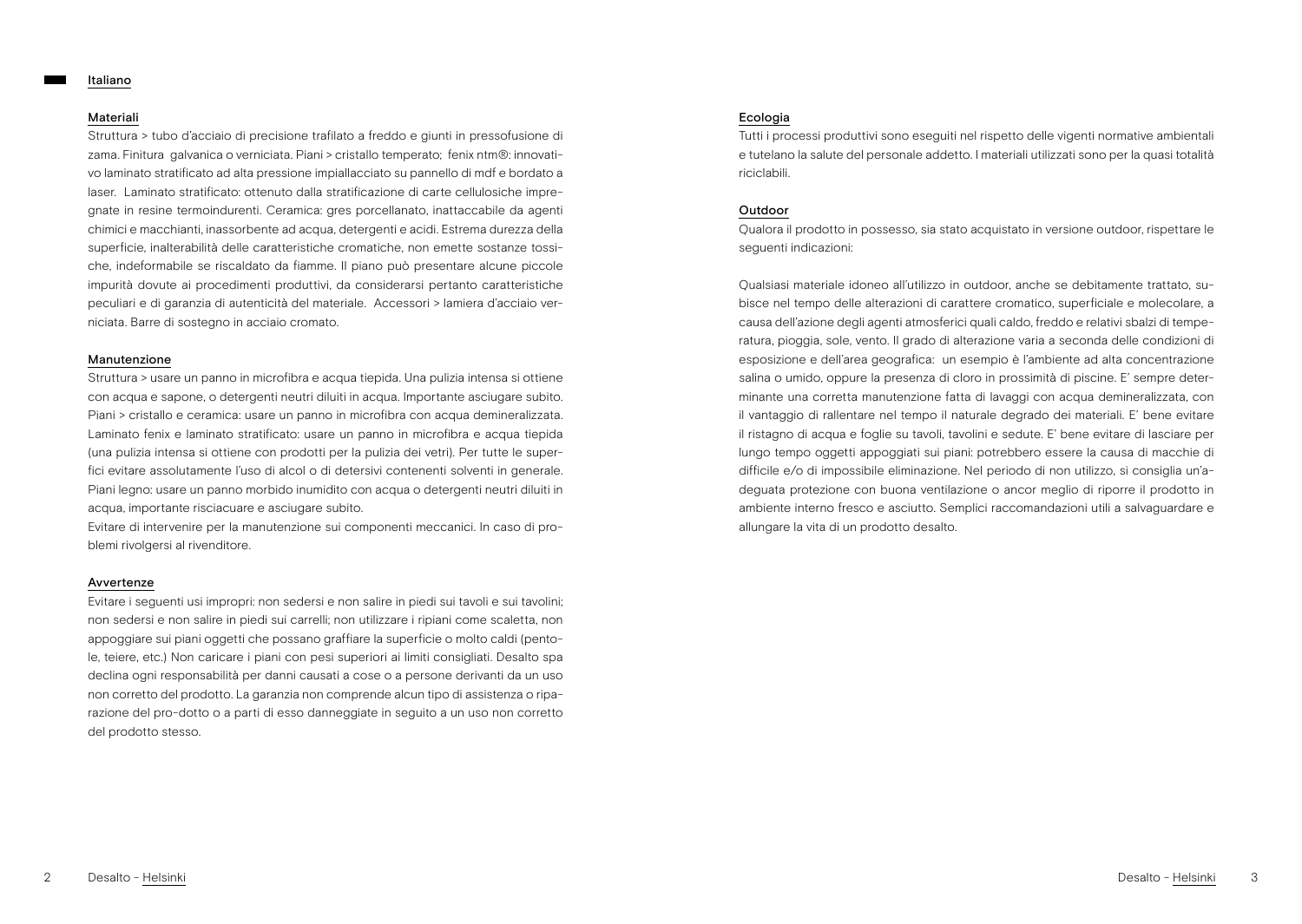#### English

#### Materials

Structue > precision steel tubes, cold-drawn structure and die-cast zamak joints. Finishes: galvanic treatment or lacquered. Tops > toughened glass. Fenix ntm®: innovative high pressure layered laminate veneered on mdf panel and laser edged. Layered laminate: self-supporting high pressure laminate made up of layers of cellulose fibres impregnated with thermosetting resins. Ceramic: top quality ceramic, defined as porcelanized gres. Charachteristics: resistant to chemicals and staining agents, no absorbent to water, detergents and acids, extreme surface hardness, high resistance to loads and abrasions, durability of colours charachteristics, it does not emit any toxic substances , non-flammable. The ceramic top can show some impurities due to the production process, that must be considered as characteristics and guarantee of authenticity of the material. Accessories > in lacquered steel sheet, support rods in chromed steel.

#### Maintenance

Structure > use a cloth in microfibre and lukewarm water. For a more intense cleaning use a cloth dampened with water and neutral soap or detergents diluted with water. It is very important to dry immediately. Tops > glass tops and ceramic: use a soft cloth with demineralized water. Tops in layered laminate and fenix laminate: use a soft cloth in microfibre and lukewarm water (for a more intense cleaning use glass cleaning products). Wooden tops: use a cloth dampened with water and neutral soap or detergents diluted with water. It is important to rinse and to dry immediately. For all surfaces avoid completely any use of ethyl alcohol or detergents containing solvents in general. It is very important to dry immediately. Do not intervene with maintenance on the mechanical parts. In case of problems please contact the retailer.

# Warning

Avoid the following inappropiate uses: do not sit and do not climb on the table, do not seat and do not climb on the trolleys, do not use the shelves as a step ladder, do not place objects on the tops which might scratch the surface or hot items (pans or teapot or similar). Do not load tops with weights above the recommended limits. Desalto spa will accept no liability for any damages caused to property or persons subsequent to incorrect handling of the product. If the assistance of the manufacturer is required to rectify faults arising from incorrect installation or use, this assistance is not covered by the guarantee.

# Ecology

All the production processes are carried out respecting the environmental regulations in force and safeguard the health of the staff employed. The materials used are mostly recyclable.

# Outdoor

If the product in possession has been purchased in the outdoor version, please respect the following indications:

Any material suitable for outdoor use, even if duly treated, undergoes changes of chromatic, superficial and molecular character over time, due to the action of atmospheric agents such as heat, cold and relative changes in temperature, rain, sun, wind. The degree of alteration varies according to the exposure conditions and the geographic area: an example is the environment with a high concentration of salt or humid, or the presence of chlorine close to swimming pools. A proper maintenance by washing the product with demineralized water is always decisive, with the advantage of slowing down the natural degradation of the materials over time. It is good to avoid the stagnation of water and leaves on tables, small tables and chairs. It is good to avoid leaving objects resting on the tops for a long time: they could be the reason of difficult and / or impossible to remove stains. In the period of non-use, we recommend an adequate protection with good ventilation or even better to store the product in a fresh and dry indoor environment. Simple recommendations to safeguard and extend the life of a desalto product.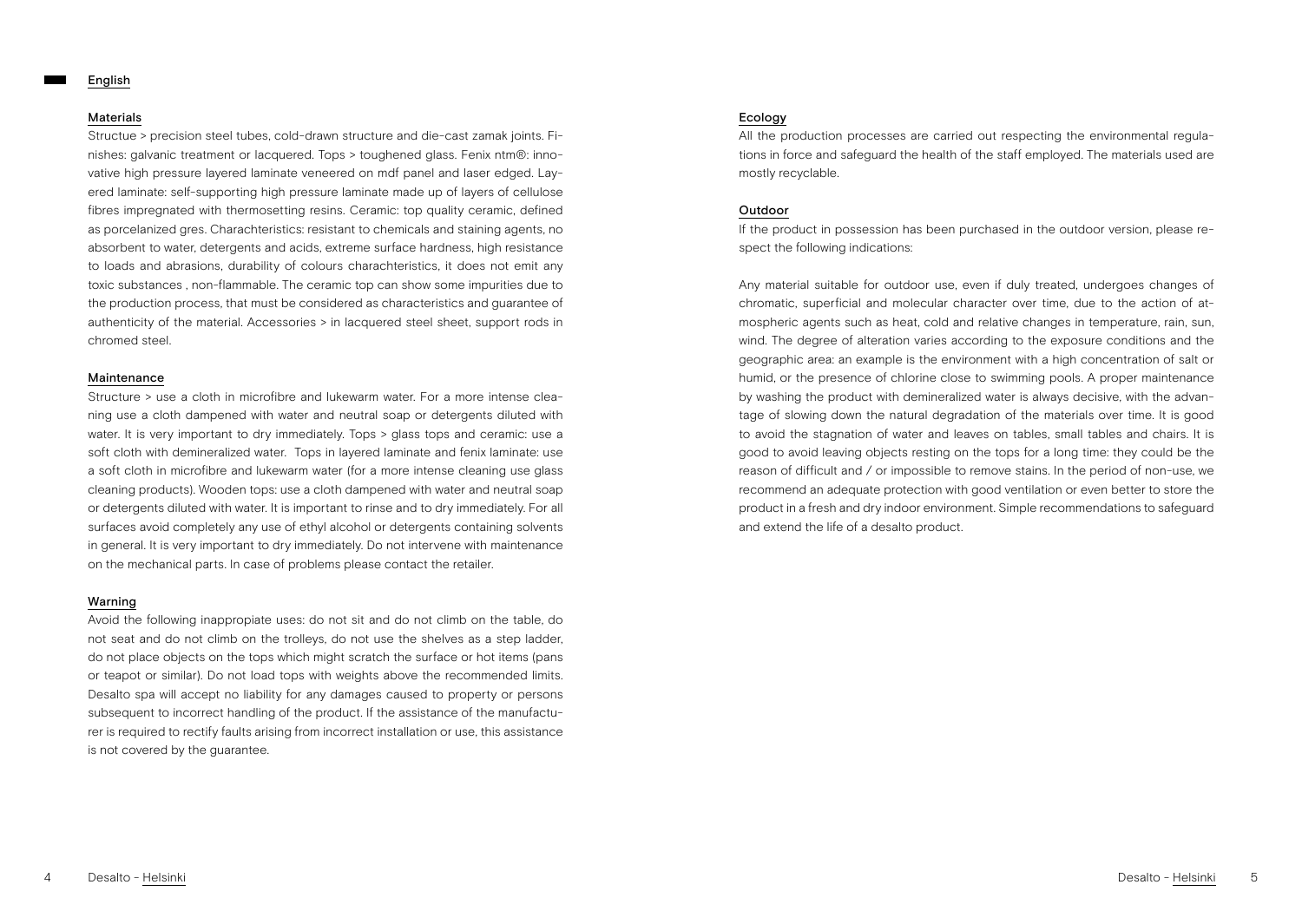#### Deutsch

#### Materialien

Gestell >rahmen aus kaltgezogenen rohren aus präzisionsstahl, verbindungselemente aus druckgegossenem zamak, galvanische oder lackierte ausführung. Tischplatten > aus temperiertem glass. Fenix ntm®: innovatives schichtlaminat, hochdruck, furniert auf mdf paneel und laser bordiert. Schichtlaminat: selbsttragendes schichtlaminat hergestellt durch das schichten von inprägniertem papier, das mit duroplastischen harzen gehärtert wird. Keramik: hochwertige keramik, die als feinsteinzeug (gres porcellanato) bezeichnet wird. Eigenschaften: resistent gegen chemische stoffen und aufheller, wasser-lösungsmittel-und säurefest. Extreme oberflächenhärte, die charakteristischen farben sind beständig, gibt keine griftigen stoffen ab, vermomtsich nicht über offenem feuer. Die platte aus keramik kann kleine unreinheiten aufweisen wegen des produktionsprozess, die als normale eigenschaften von echtheit des materials berücksichtigt werden sollen. Zubehöre > aus lackiertem stahlblech. Stangen aus verchromtem stahl.

#### Pflege

Gestell > putzung mit einem lappen aus mikrofaser und lauwarmem wasser. Eine stärkere reinigung mit einem weichem ,mit wasser und seife oder mit wasser verdünnten neutralen reinigungsmitteln, getränkten lappen. Wichtig sofort trocknen. Platten > mattem glas und keramik: reinigung mit einem weichen lappen mit demineralisiertem wasser. Platten aus laminat fenix und schichlaminat: reinigung mit einem lappen aus mikrofaser und lauwarmem wasser. (Eine stärkere reinigung mit glasreinigungsmitteln). Platten aus holz: reinigung mit einem weichen, leicht mit demineralisiertem wasser befeuchteten lappen und evtl. Neutrale reinigungsmittel . Alle flächen: keine äthylalkhol oder keine lösungsmitteln benutzen. Wichtig: sofort trocknen. Vermeiden sie jede pflegesart der machanischen komponenten, bei problemen wenden sie sich an ihren händler.

#### Besondere hinweise

Vermeiden sie die folgenden unsachgemässen gebrauchsweisen: setzen sie sich nicht auf die tische und couchtische, setzen sie sich nicht, steigen sie nicht mit den füssen auf die rollwagen, benutzen sie die böden nicht als leiter und legen sie auf der tischplatte keine heissen gegestände ab (töpfe, teekanne, usw), oder gegestände, die die platten verkratzen könnten. Belasten sie die platten nicht mehr als die empfohlene höchstlast. Desalto spa lehnt jegliche haftung für sach oder personenschäden ab, die durch einen unsachgemässen gebrauch des produktes hervorgerufen werden. Die garantie umfasst keinerlei hilfsleistung oder reparatur des produktes oder seiner teile, die in folge eines unsachgemässen gebrauchs des produktes beschädigt wurden.

#### Umwelt-und gesundheitsschutz

Alle phasen des produktionsprozesses werden in entsprechung zu den einschlägigen bestimmungen zum umweltschutz und zum gesundheitsschutz am arbeitsplatz ausgeführt. Die eingesetzten materialien können meistens dem recycling zugeführt werden.

#### Outdoor

Wenn das produkt in der outdoorversion gekauft wurde, beachten sie bitte die folgenden angaben:

Jedes material, das für die verwendung im freien geeignet ist, unterliegt, selbst wenn es ordnungsgemäß behandelt wird, im laufe der zeit veränderungen des chromatischen, oberflächlichen und molekularen charakters aufgrund von witterungseinflüssen wie hitze, kälte und relativen temperaturänderungen, regen, sonne und wind. Der grad der veränderung variiert je nach den expositionsbedingungen und dem geografischen gebiet: ein beispiel ist die umgebung mit einer hohen salzkonzentration oder luftfeuchtigkeit oder den ausdünstungen von chlor in der nähe von schwimmbädern. Es wird stets die fachgerechte reinigung mit demineralisiertem wasser empfohlen, um den natürlichen verschleiß der materialien im laufe der zeit zu verlangsamnen. Es ist gut, wasser und blätter schnellstmöglich von tischen, beistelltischen und stühlen zu entfernen. Es sollte ebenfalls darauf geachtet werden, gegenstände und dekoobjekte nicht für lange zeit auf den tischplatten stehen zu lassen. Diese könnten ränder und flecken verursachen, welche später nur schwer oder gar nicht mehr entfernt werden können. In der zeit der nichtbenutzung empfehlen wir einen ausreichenden schutz bei guter belüftung oder noch besser wäre es, das produkt in einer frischen und trockenen innenumgebung zu lagern. Wenn sie diese einfachen empfehlungen zur sicherung und verlängerung der lebensdauer beachten, werden sie noch länger freude an den produkten der firma desalto haben.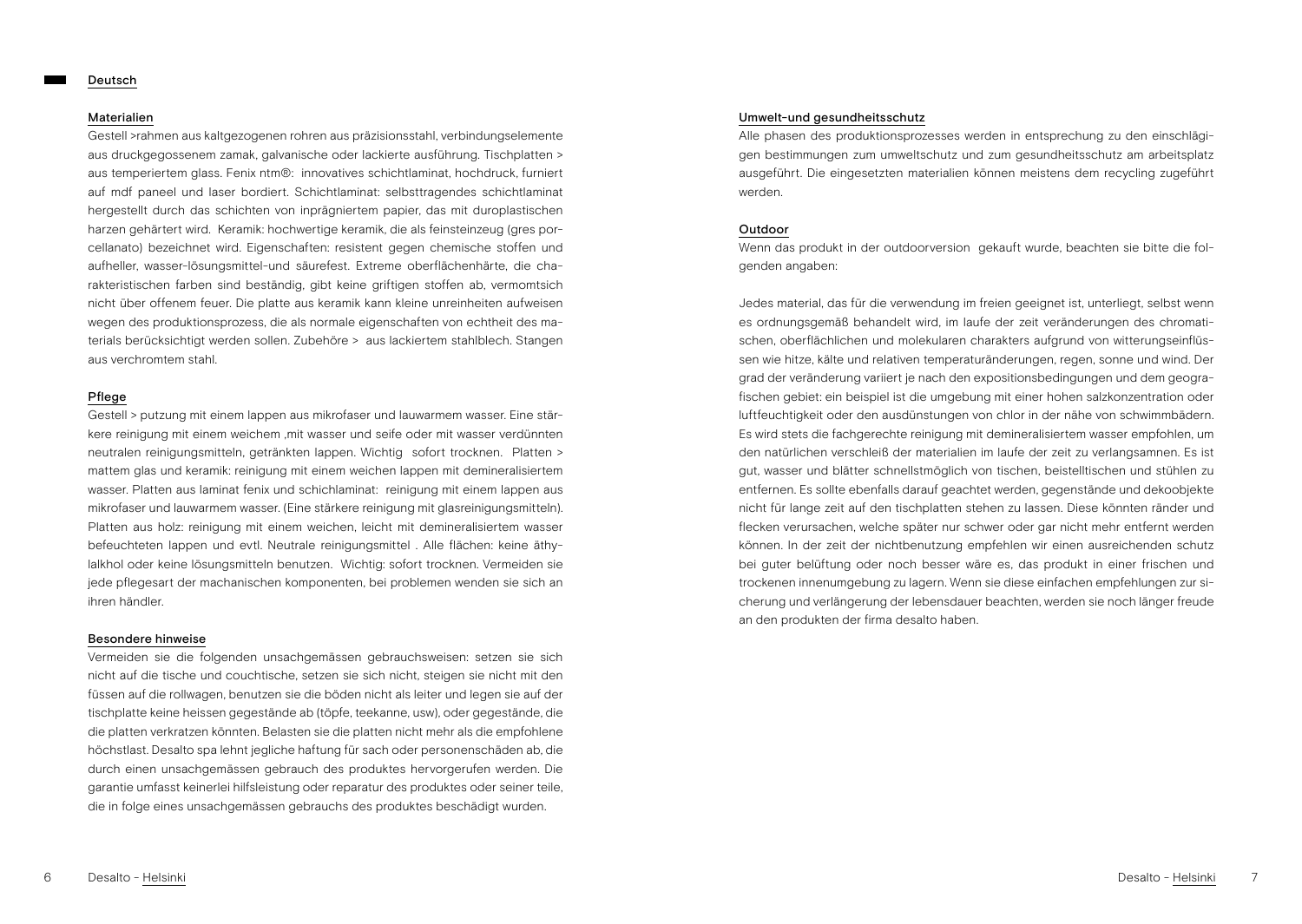#### Français

#### Matériaux

Structure > en tube d'acier de précision trafilé à froid et joints moulés sous pression zamak. Finitions galvaniques ou laquées. Plateaux > en verre trempé. En laminé fenix ntm®: innovant laminé stratifié à haute pression contreplaqué sur panneau en mdf et bordé au laser. En laminé stratifié: obtenu par stratification de papiers cellulosiques imprégnées de résines thermodurcissables. En céramique: grès cérame épaisseur 6mm; caractéristiques de la céramique: résistante aux agents chimiques et atmosphériques; étanche à l'eau et aux détergents et aux acides, haute dureté de la surface, haute résistance aux produits tachants, inaltérabilité des caractéristique chromatiques, non inflammable, elle ne libère pas des substances toxiques, indéformable si chauffée à la flamme nue. Le plateau en céramique peut présenter des petites impuretés dues aux procédés de production, qui doivent être considérées comme des caractéristiques particulières et comme une garantie d'authenticité du matériel. Accessoires > en acier laqué. Barres de support en acier chromé.

#### Entretien

Structure > utiliser un chiffon en microfibre et de l'eau tiède. Pour un nettoyage plus intensif utiliser un chiffon imbibé d' eau et du savon ou de détergents neutres dilués dans l'eau. Il est important de sécher immédiatement. Plateaux > en verre mat et céramique: utiliser un chiffon en microfibre avec de l'eau démineralisée. Plateaux en laminé fenix et laminé stratifié: utiliser un chiffon en microfibre et de l'eau tiède (on obtient un nettoyage plus intensif avec des produits pour le nettoyage des verres). Plateaux en bois: utiliser un chiffon doux humecté avec de l'eau ou avec de détergents neutres dilués à l'eau. Pour toutes les surfaces n'utiliser jamais d'alcool ou de détersif contenant solvants en général. Éviter d'intervenir pour l'entretien sur les parties mécaniques et en cas de problème, s'adresser au revendeur.

# Advertissements

Eviter les utilisations impropres suivantes: ne pas s'asseoir et ne pas se mettre debout sur les tables ou sur les tables basses; ne pas s'asseoir et ne pas se mettre debout sur les chariots; ne pas utiliser les étagères en guise d'échelle, ne pas poser sur les plateaux des objets susceptibles de rayer la surface ou des objects très chauds (marmites, théières). Ne pas charger les plateaux avec des poids supérieurs aux limites recommandés. Desalto spa décline toute responsabilité pour les dommages causés à de choses ou à des personnes suite à une utilisation non-conforme du produit. La garantie ne comprend pas aucune forme d'assistance ou de réparation du produit ou de ses éléments endommagés suite à une utilisation non conforme du produit.

# Écologie

Tous les procédés de production sont exécutés conformément aux normes de l'environnement en vigueur et ils protègent la santé du personnel préposé. Les matériaux utilisés sont pour la plupart recyclables.

# Outdoor

Si le produit en possession a été acheté dans la version outdoor, respecter les indications suivantes:

Tout matériau approprié pour une utilisation en extérieur, même si il est dûment traité, subit dans le temps des modifications de caractères chromatiques , superficiel et moléculaire, en raison de l'action des agents atmosphériques tels que la chaud, le froid et les changements de température relatifs, pluie, soleil (ultra violets), vent. Le degré de modification varie en fonction des conditions d'exposition et de l'aire géographique: un exemple est la solution saline à haute concentration ou humide, ou la présence de chlore en proximité de piscines. Un entretien correct avec lavages à l'eau déminéralisée est toujours décisif, avec l'avantage de ralentir la dégradation naturelle des matériaux dans le temps. Il est bon d'éviter la stagnation de l'eau et des feuilles sur les tables, les tables basses et les chaises. Il est bon d'éviter de laisser des objets sur les plateaux pendant une longue période: ils pourraient être à l'origine des tâches difficiles et / ou impossibles à éliminer. En cas de non-utilisation, nous recommandons une protection adéquate avec une bonne ventilation ou encore mieux de stocker le produit dans un environnement intérieur frais et sec, simples recommandations pour sauvegarder et prolonger la vie d'un produit desalto.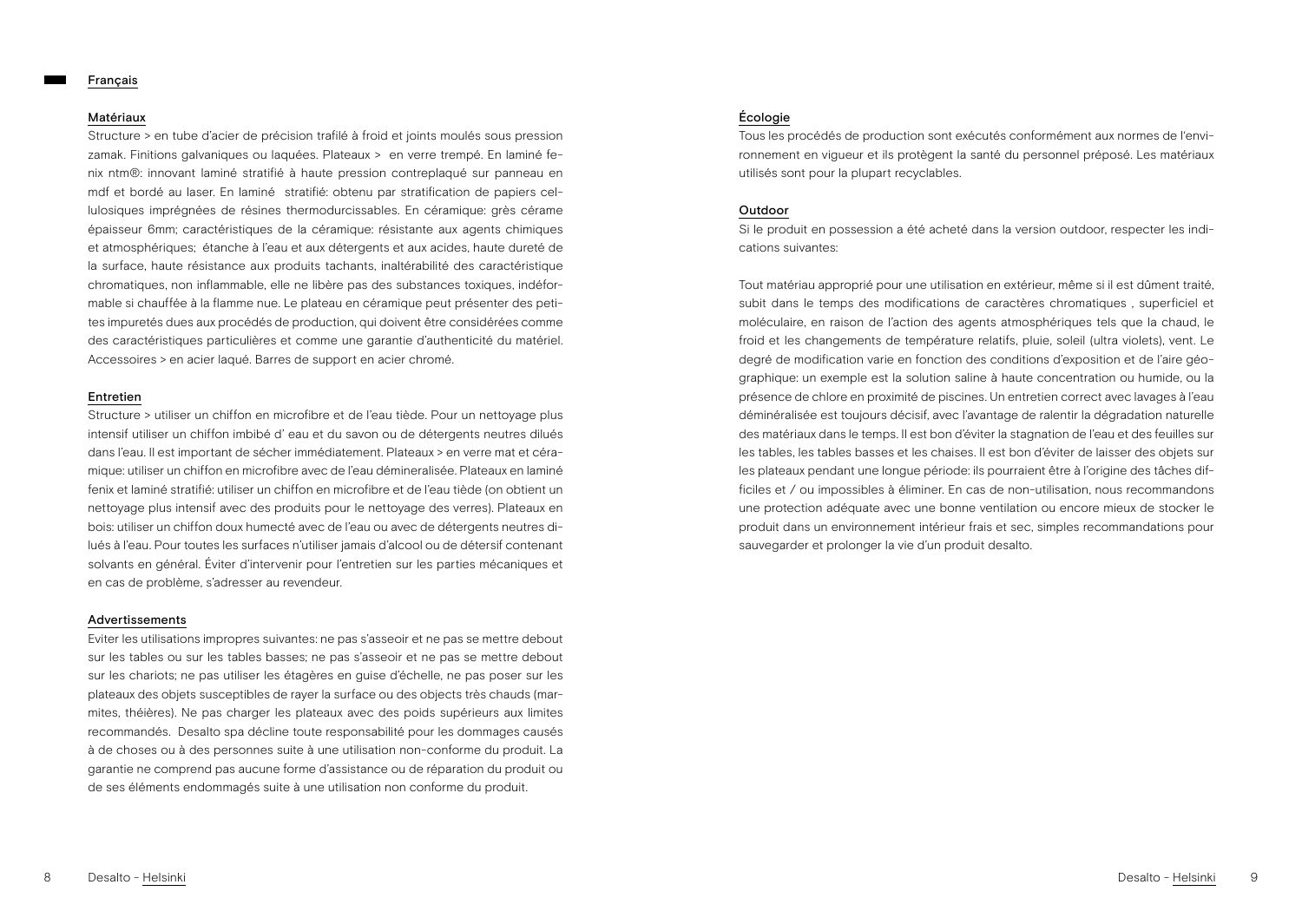#### Español

#### Materiales

Estructura > de tubo de acero de precisión trefilado en frío y juntas en fundición a presión de zamak. Acabado con tratamiento galvánico o barnizado. Encimeras > en cristal templado; en laminado fenix ntm: novedoso laminado estratificado a alta presión chapado sobre un panel de mdf con borde a laser; en laminado estratificado: obtenido de la estratificación de papel de celulosa impregnado en resinas termoestables; en cerámica 6 mm de espesor. Características de la cerámica: resistente a los agentes químicos, atmosféricos y a las manchas, impermeable al agua, detergentes y ácidos, elevada dureza superficial, inalterabilidad de las características cromáticas, no inflamable, no emite sustancias tóxicas, indeformable si se calienta con fuego. La encimera en cerámica puede presentar algunas pequeñas impurezas debidas a los procedimientos de producción, que deben considerarse por lo tanto, características peculiares y de garantía de la autenticidad del material. Accesorios > de chapa de acero barnizado y barras de soporte de acero cromado.

#### Mantenimiento

Estructura > utilizar un paño de microfibra humedecido con agua tibia. Para una limpieza más intensa utilizar un paño con agua y jabón o bien detergente específico diluido con agua. Importante secar inmediatamente. Sobres > cristal mate y cerámica: utilizar un paño suave con agua desmineralizada. Sobres en laminado estratificado y en laminado fenix: utilizar un paño de microfibra humedecido con agua tibia (para una limpieza más intensa utilizar producto para limpiar cristales). Sobres en madera: limpiar con un paño suave humedo con agua o detergentes neutros diluídos en agua. Para todas las superficies evitar el uso de alcohol etílico o detergentes que contengan disolventes en general. Importante secar inmediatamente. Evitar intervenir para el mantenimiento de los componentes mecánicos, en caso de problemas contactar al distribuidor.

#### Advertencias

Evitar los siguientes usos impropios: no sentarse, no ponerse de pie sobre la mesa, no ponerse de pie sobre los carros, no utilizar los estantes como escalera, no apoyar en los sobres objetos que puedan rayar la superficie u objetos calientes (ollas, tetera). No cargar las encimeras con pesos superiores al líimite aconsejado. Desalto spa declina toda responsabilidad por daños a personas o cosas derivados del uso incorrecto del producto. La garantía no comprende ningun tipo de asistencia o reparacion del producto, ni de partes del mismo, en caso de daños causados por el uso incorrecto.

# Ecología

Todos los procesos productivos cumplen las normas vigentes y tutelan la salud del personal engarcado. Los materiales utilizados son casi en su totalidad reciclables.

#### **Outdoor**

Si el producto ha sido adquirido en la versión outdoor, es bueno respetar las siguientes indicaciónes:

Cualquier material adecuado para uso en el exterior, aunque está debidamente tratado, sufre cambios de carácter cromático, superficial y molecular a lo largo del tiempo, debido a la acción de los agentes atmosféricos como calor, frío y cambios de temperatura, lluvia, sol, viento... El grado de alteración varía según las condiciones de exposición y el área geográfica: un ejemplo es el ambiente con una alta concentración de sal o húmedo , o la presencia de cloro cerca de las piscinas. Un correcto mantenimiento con limpieza hecha con agua desmineralizada siempre es decisivo, con el beneficio de ralentizar la degradación natural de los materiales a lo largo del tiempo. Está bien evitar el estancamiento de agua y de hojas en las mesas, mesas de centro y sillas. Está bien evitar dejar objetos en las encimeras de las mesas durante mucho tiempo: podrían ocasionar manchas que difícilmente o irremediablemente pueden ser eliminadas. En el período de no uso, recomendamos una protección adecuada con buena ventilación, o incluso mejor almacenar el producto en un ambiente interior fresco y seco. Simples recomendaciones útiles para salvaguardar y extender la vida de un producto desalto.